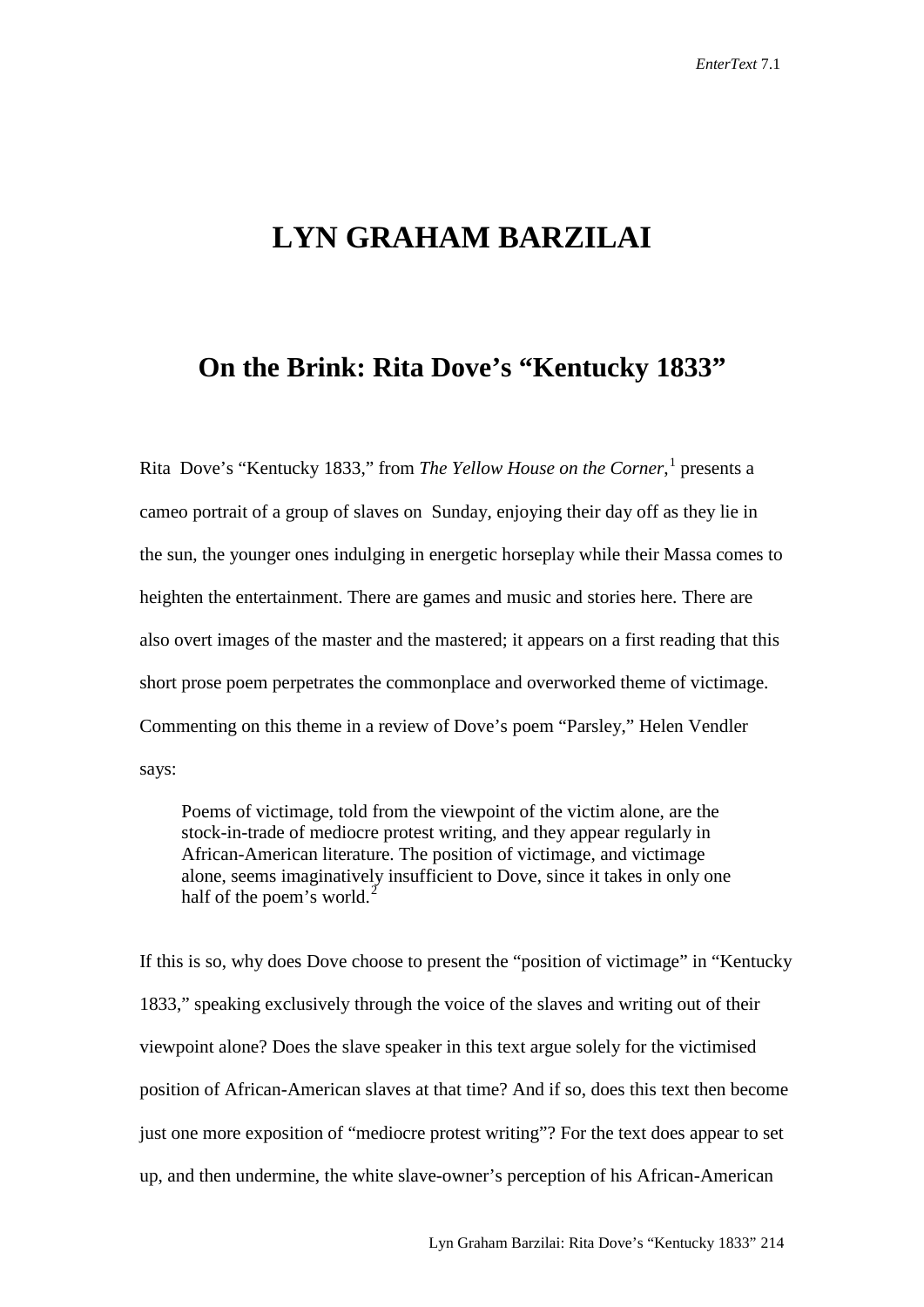*EnterText* 7.1

slaves; below the apparently stereotyped portrayal of the master-slave relationship runs a counter-current which subverts white colonial culture and the mastery of the white man over his black servants, raising the age-old and exhausted question of whether the powerful are also the just. Dove's concerns, however, are not only with the issue of the victims' proper rights, nor with the mishandling of power. This text engages, ultimately, with the question of self-realisation and how it is attained. Embedded in the text are the implications of the title: 1833 was the year in which Kentucky passed an amendment to the laws of the state, prohibiting the importation of slaves into Kentucky—implications not fully realised at the time, but already stirring into life.

The text begins, beguilingly, in an overtly positioned manner: "It is Sunday, day of roughhousing," perhaps borrowing the slave-owner's term for what the slaves do on their day off. The loud, unbridled connotations of "roughhousing" appear to be borne out in the next line, as the "young boys wrestle and butt their heads like sheep," validating the reason for the slaves being "let out in the woods." In the ensuing wrestling match, betted on by "Massa and his gentlemen friends" (we hear the slaves' artlessly respectful voice in this phrase), the reader finds "more kicking, butting and scuffling." One of the young slave boys is "bucking and prancing about." Throughout this whole scene, the slaves are depicted in animal terms, befitting their nature, perhaps, in the eyes of their Massa; as he would almost certainly phrase it, slaves are untamed by culture, and lack the refinement of their white owners. Still, for all their uncontrolled energy, they are described as "butting their heads together *like sheep*" (my italics); surely we would expect this behaviour of goats or rams rather than sheep? There is something docile and domesticated about sheep which counteracts the image of the wild friskiness of the youngsters. In fact, their animal-like energy is an innocent expression of the joy of release from the tethers of their hard everyday lives. In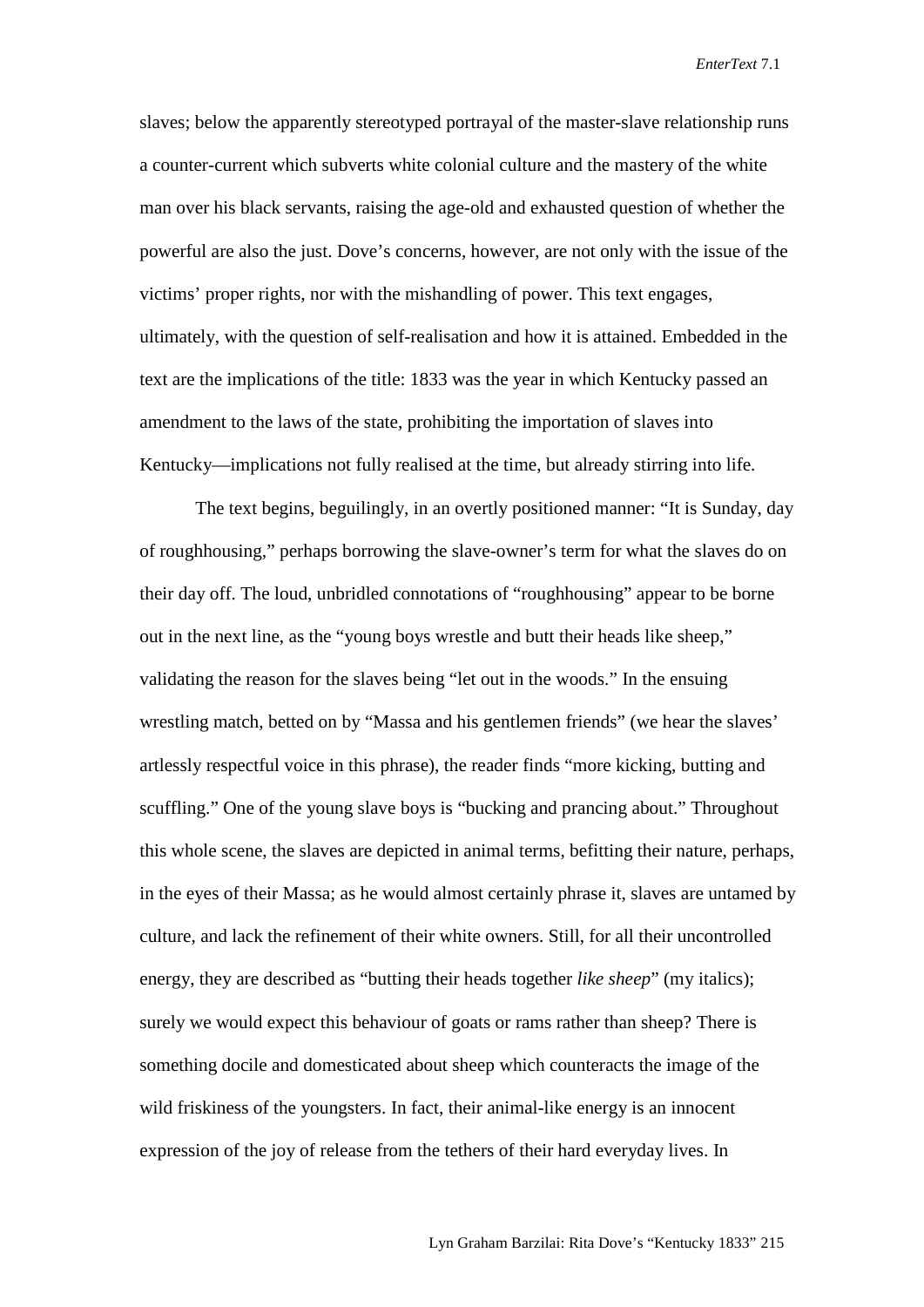*EnterText* 7.1

contrast, the behaviour of Massa and his "gentlemen friends" carries more sinister undertones: *they* "guffaw and shout, taking sides, red-faced" as they urge the young slaves to display their prowess at wrestling. Then, in an apparently magnanimous gesture, Massa not only rewards but also reinforces this display of unbridled behaviour by offering a shot of whisky to the winner, as long as he can down it in one gulp. Thus the white owner introduces into the young slaves' eager enjoyment of freedom his own rather degenerate patterns of behaviour, belying his self-perception as a role-model of culture and refinement for the slaves. This control over the slaves by their master is reinforced by the description of the weather as "an odd monkey," one who is "on [the slaves'] back, his cotton eye everywhere." The slaves' lives, it seems, are to be regulated by the harsh realities not only of master, but also of nature. Yet they themselves relax peacefully on this day of rest, the women "brown and glossy" like beautiful antique wood, their legs tucked gracefully under them.

The last section of "Kentucky 1833" introduces the Greek myth of Jason, linking back to the motif of the sheep in the first part of the text. We read:

Jason is bucking and prancing about—Massa said his name reminded him of some sailor, a hero who crossed an ocean, looking for a golden cotton field. Jason thinks he's been born to great things—a suit with gold threads, vest and all.

The slaves cannot read—they have only "old woman Acker," who is "the only one who could read to us from the Bible, before Massa forbade it"—but interpret the myth of Jason as a text of fulfilment. Massa sees only the physical aspects of Jason's voyage, the plot narrative, whereas the slaves see a story of self-realisation: slave-Jason feels "he's been born to great things." The text itself parallels these two different approaches to the myth of Jason: while Massa is engaged in actions, the "doings" of the story, the slaves are occupied in introspection about their situation, with a view to understanding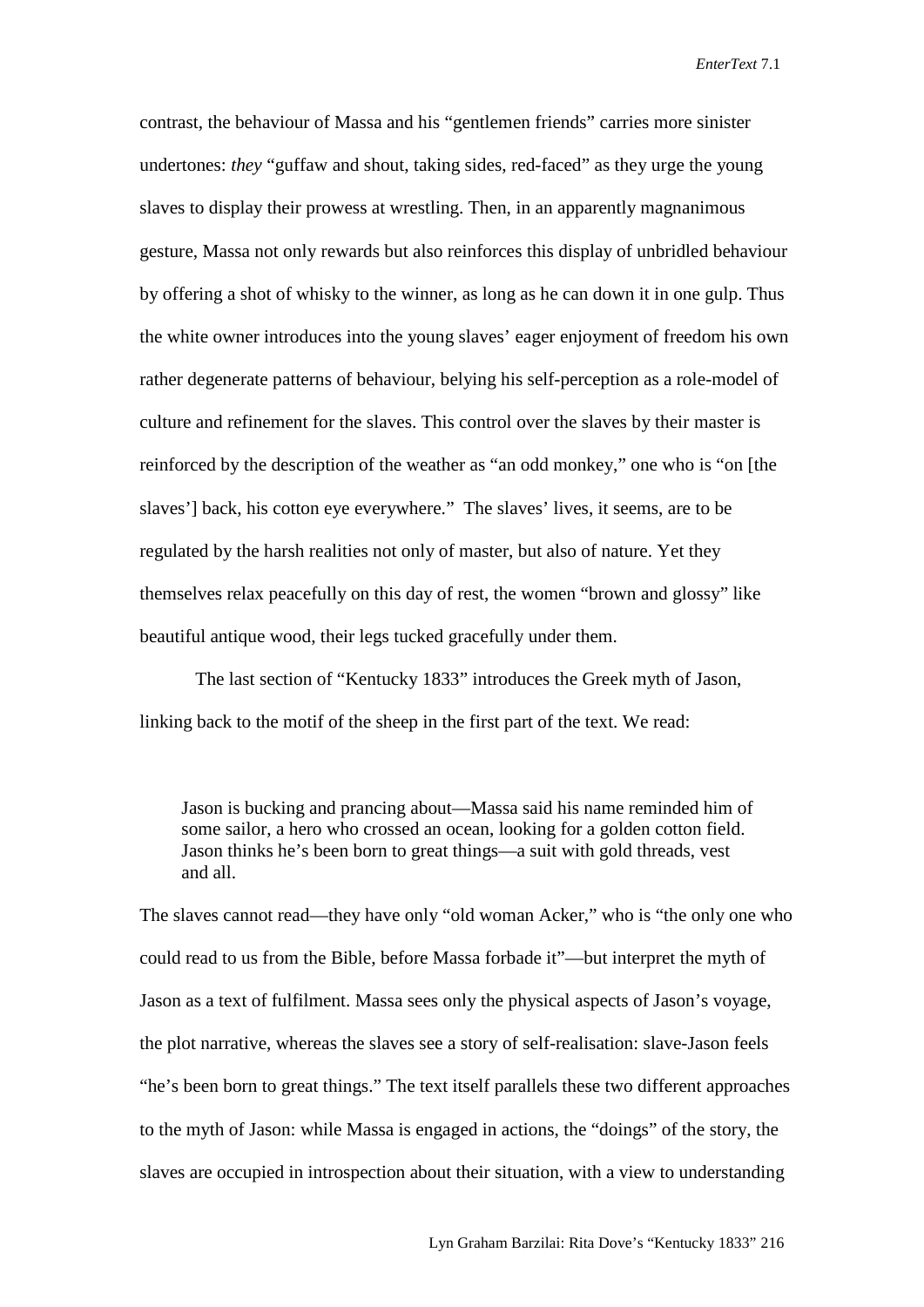their circumstances and interpreting their future. Through this introspection on the part of the slaves, Dove invigorates the culture and heritage of African-Americans. Their hesitant wonder—"it's a crazy feeling that carries through the night; as if the sky were an omen we could not understand, the book that, if we could read, would change our lives"—leads them to an enlightenment about themselves that Massa and his company lack. Dove seems to imply here that enlightenment comes about not always as a result of *action*, but as a result of self-reflection and introspection.

The paradox of this text is that while Massa and his friends use language primarily to make bets and toss off casual references to "some sailor" (Jason), or to urge on the wrestling match with shouts and guffaws, the slaves, although unable to read, are capable of expressing themselves both lyrically and figuratively: the weather is "an odd monkey," the sun "that weary tambourine" which "hesitates at the rim of the sky's green light." The culmination of the African-American literary self is superbly manifested in this paradox, as Dove herself articulates the fulfilment, through her writing, of the African-American potential, the slaves' potential, their unarticulated dreams and visions for themselves. Dove, in an interview with Grace Cavalieri, says about *Thomas and Beulah*:

I began to think, how do we remember our lives? How do we think of our lives or shape our lives in our own consciousness, and I realize that we don't actually think of our lives in very cohesive strands but we remember as beads on a necklace, moments that matter to us....<sup>[3](#page-4-2)</sup>

In "Kentucky 1833" Dove brings us a collective memory of a moment that matters, a moment of introspection and an understanding by the slaves of what is needed in order to give shape to their lives.

Later in the same interview with Cavalieri, Dove calls Beulah "a dreamer, an introspective person with longings and yearnings that are never realized." Perhaps,